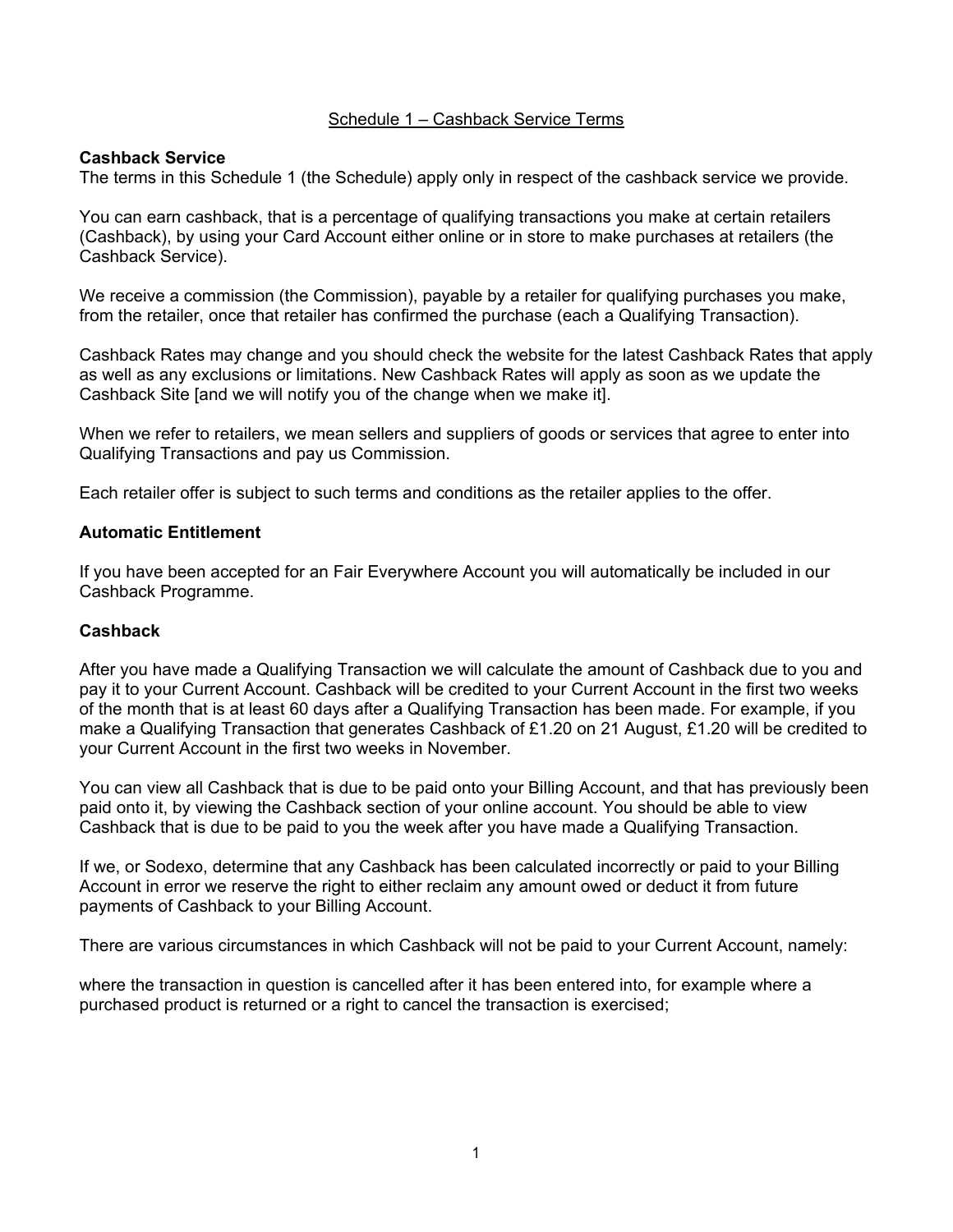we believe the Cashback has been obtained fraudulently;

we have concerns about the security of your Fair Everywhere Account and/or your use of the cashback Service;

- where you opt out of the Cashback Service;
- you close your Fair Everywhere Account;

## **Misuse of the Cashback Service**

We reserve the right to suspend or terminate the Cashback Service, or parts of it, if in our reasonable view you are in breach of any provision of these terms or of the Fair Everywhere Account Terms and Conditions.

You must not enter into, or attempt to enter into, any transaction with a retailer or to endeavour to gain Cashback:

- by providing personal information of someone else
- by deceptively or unfairly exploiting a retailer's offering
- in breach of any terms and conditions applied by us or the retailer to that transaction.

If you see or experience anything on the Cashback Service that appears to breach any of the above requirements, we would like you to inform us by using any of the methods detailed in the "Our contact details" section of the Fair Everywhere Account Terms and Conditions.

## **Additional services**

We or our partners may offer new or additional services through the Cashback Service from time to time. Your use of those services may be subject to additional terms and conditions, which you must comply with. Provided that those terms are notified to you on the Cashback Service in an appropriate manner when you agree to take those services, any failure by you to comply with a material provision of the terms governing those services will amount to a breach of these terms.

#### **Operation of the Cashback Service**

We reserve the right to withdraw, modify or suspend aspects of the Cashback Service, or the entirety of it, where we have legal, security, technical or commercial reasons to do so. We will endeavour to give you 30 days' advance notice before taking such action, except where it is necessary to take earlier action for security reasons or because of technical difficulties which adversely affect the Cashback Service. There may also be times when the Cashback Service becomes inaccessible as a result of technical difficulties experienced by us or internet access problems; we will, however, use reasonable skill and care to overcome these difficulties where they are within our control. Please note, however, that we cannot guarantee continuous access to the Cashback Service or any of the content that appears on it.

Nevertheless, we will strive to ensure that any periods of planned unavailability, which you will be informed of when you access the Cashback Service at the relevant time, are kept to a minimum.

# <span id="page-1-1"></span>**Liability**

<span id="page-1-0"></span>We will exercise reasonable care and skill in providing the Cashback Service but we do not guarantee that the Cashback Service will meet your requirements.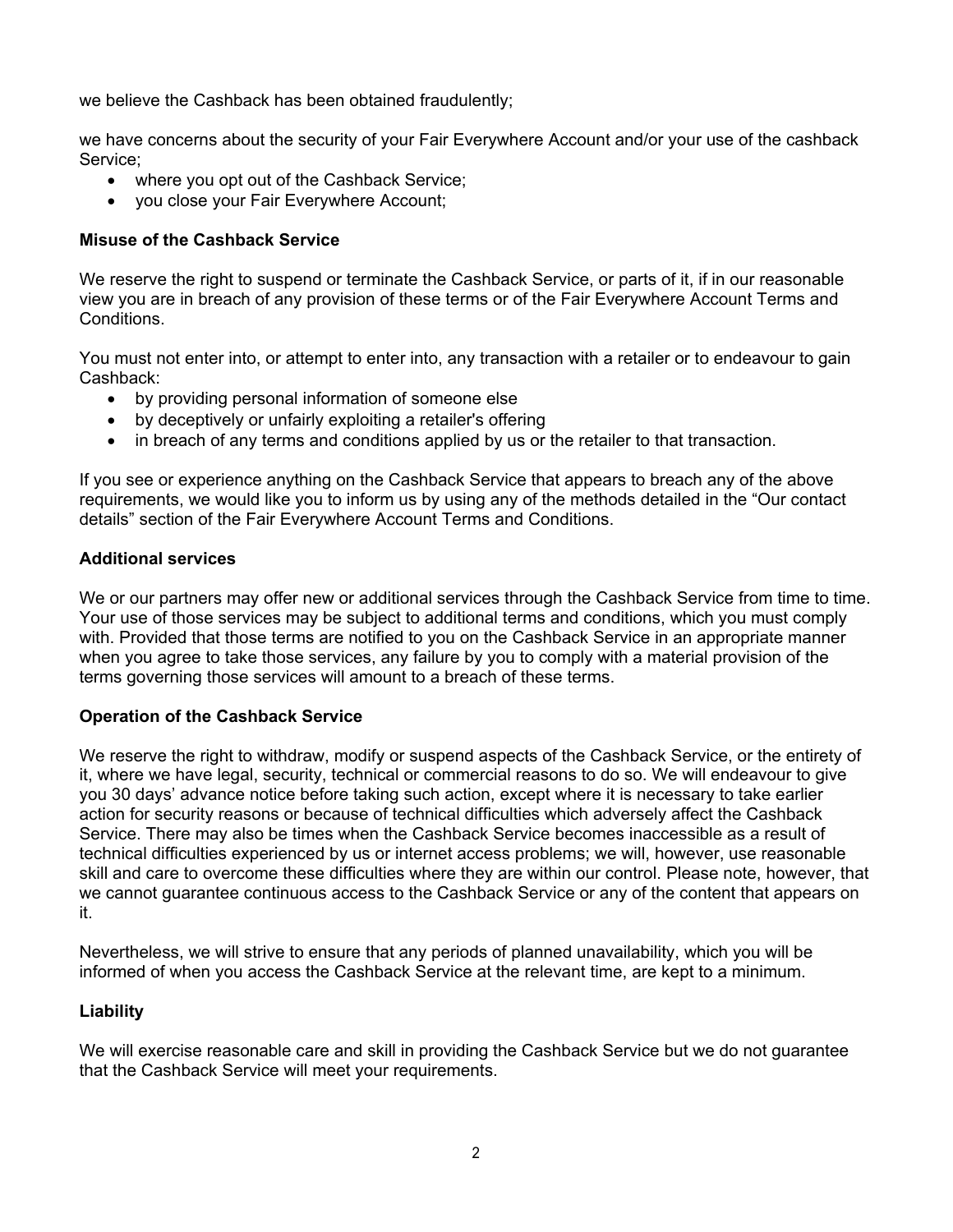We are responsible to you for foreseeable loss and damage caused by us. If we fail to comply with the terms of this Schedule, we are responsible for loss or damage you suffer that is a foreseeable result of our breaking these terms or our failing to use reasonable care and skill, but we are not responsible for any loss or damage that is not foreseeable. Loss or damage is foreseeable if either it is obvious that it will happen or if, at the time the contract was made, both we and you knew it might happen.

We do not exclude or limit in any way our liability to you where it would be unlawful to do so. This includes liability for death or personal injury caused by our negligence or the negligence of our employees, agents or subcontractors; for fraud or fraudulent misrepresentation; for breach of your legal rights in relation to the Cashback Service (see paragraph [7.1\)](#page-1-0).

We will not be liable to you or anyone else, whether in contract, tort (including negligence, breach of statutory duty or other tort) or otherwise:

for any loss of revenue, business, anticipated savings or profits;

for any loss, damage or costs or other claims that are not foreseeable; or

for any loss resulting from any transaction or purchase you make using the Cashback Service;

If we are found to be liable to you, our total liability shall be limited to the greater of: (a)  $£5$  (five pounds sterling); or (b) the total amount of Cashback paid to you in the twelve-month period immediately before the date you make a claim against us.

To avoid doubt, nothing in this paragraph [7 l](#page-1-1)imits our obligation to pay Cashback to you.

The provisions of this paragraph [7 s](#page-1-1)hall survive the termination or expiry of each contract between us.

# **Changes to the Cashback Service Terms**

We reserve the right to change the terms in this Schedule from time to time, and upload the new version on the Cashback Site. When we do so, we will upload the new version of the Schedule on the Cashback Site, and the new version of this Schedule will take effect, and will govern the Cashback Service and your relationship with us:

- commencing no less than thirty days after the date of uploading (or such later date as we indicate in the relevant posting), if any of the changes is to an operative provision of the terms of this Schedule which is capable of adversely affecting you; if you do not wish to be governed by the new version of the terms of this Schedule, you may notify us on or before the date when the new version of the terms of this Schedule is to take effect, and from that date you must cease to use the Cashback Service; or
- immediately upon the date of posting (or such later date as we indicate in the relevant posting), if the changes are not to operative provisions, or not capable of adversely affecting you - examples of which would include, without limitation, changes to contact details referred to, or the refinement of provisions that are already included, in the terms of this Schedule.

# **Opting out of the Cashback Services**

You may opt out of the Cashback Service by notifying us using the contact details in the "Our contact details" section of the Fair Everywhere Account Terms and Conditions.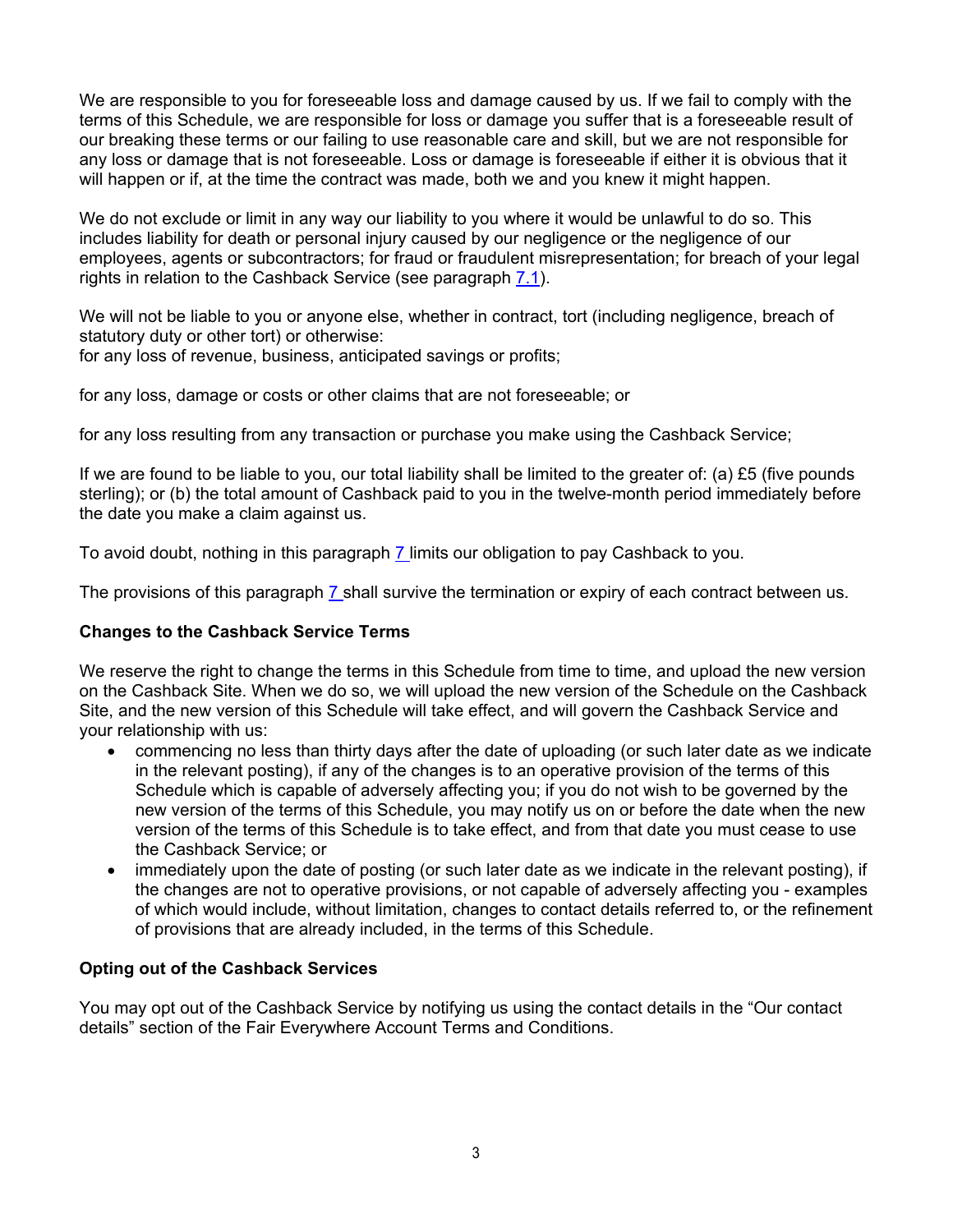# **Exclusions**

| <b>SUPPLIER NAME</b>        | <b>SITE EXCLUSIONS</b>                                                                                         |
|-----------------------------|----------------------------------------------------------------------------------------------------------------|
| American Golf               | <b>Gift Cards</b>                                                                                              |
|                             | <b>Outlet Stores</b>                                                                                           |
| Asda                        | Fuel                                                                                                           |
|                             | <b>Gift Cards</b>                                                                                              |
|                             | Stamps                                                                                                         |
|                             | Lottery tickets                                                                                                |
|                             | Asda-Photo                                                                                                     |
|                             | Asda Tyres                                                                                                     |
| <b>Boots</b>                | Boots Hearingcare (David Ormerod Hearing)                                                                      |
|                             | BootsPhotoUK                                                                                                   |
| <b>Cadbury Gifts Direct</b> | Cashback purchases will be online only                                                                         |
| Carpetright                 | Online and Telephone payments                                                                                  |
| Foot Locker                 | Online Spend                                                                                                   |
| GAP                         | Online transactions at Gap UK, Gap EU                                                                          |
|                             | Banana Republic                                                                                                |
| Go Ape                      | Cashback purchases will be online only                                                                         |
| Goldsmiths                  | Not on the purchase of Gift Cards, Rolex, Breitling, Omega, Cartier,<br>IWC, TAG Connect and Pre-owned watches |
|                             | Tag concession instore                                                                                         |
|                             | <b>Airport Concession</b>                                                                                      |
|                             | Excluded items that are reduce in price, marked as Manager's special<br>and online only/online price           |
| Halfords                    | <b>Halfords Autocentres</b>                                                                                    |
| Harvester                   | Excludes gift cards, online purchases and payments and Harvester<br>Moto, Donington Park                       |
|                             | Valid through Intrepid Travel's UK based call centre or direct website                                         |
| <b>Intrepid Travel</b>      | only                                                                                                           |
| Laithwaites                 | All Laithwaites Concession Stores                                                                              |
| Mappin & Webb               | Excluded purchase of Mappin & Webb Jewellery and pre owned<br>watches                                          |
|                             | Not on the purchase of Gift Cards, Rolex, Breitling, Omega, Cartier,<br><b>IWC and TAG Connect</b>             |
|                             | Tag concession instore                                                                                         |
|                             | <b>Airport Concession</b>                                                                                      |
|                             | Excluded items that are reduced in price, marked as Manager's special<br>and online only/online price          |
| Marks and Spencer           | M&S BP Connect stores                                                                                          |
| <b>National Express</b>     | <b>Authorised Resellers</b>                                                                                    |
|                             | <b>National Express Agents</b>                                                                                 |